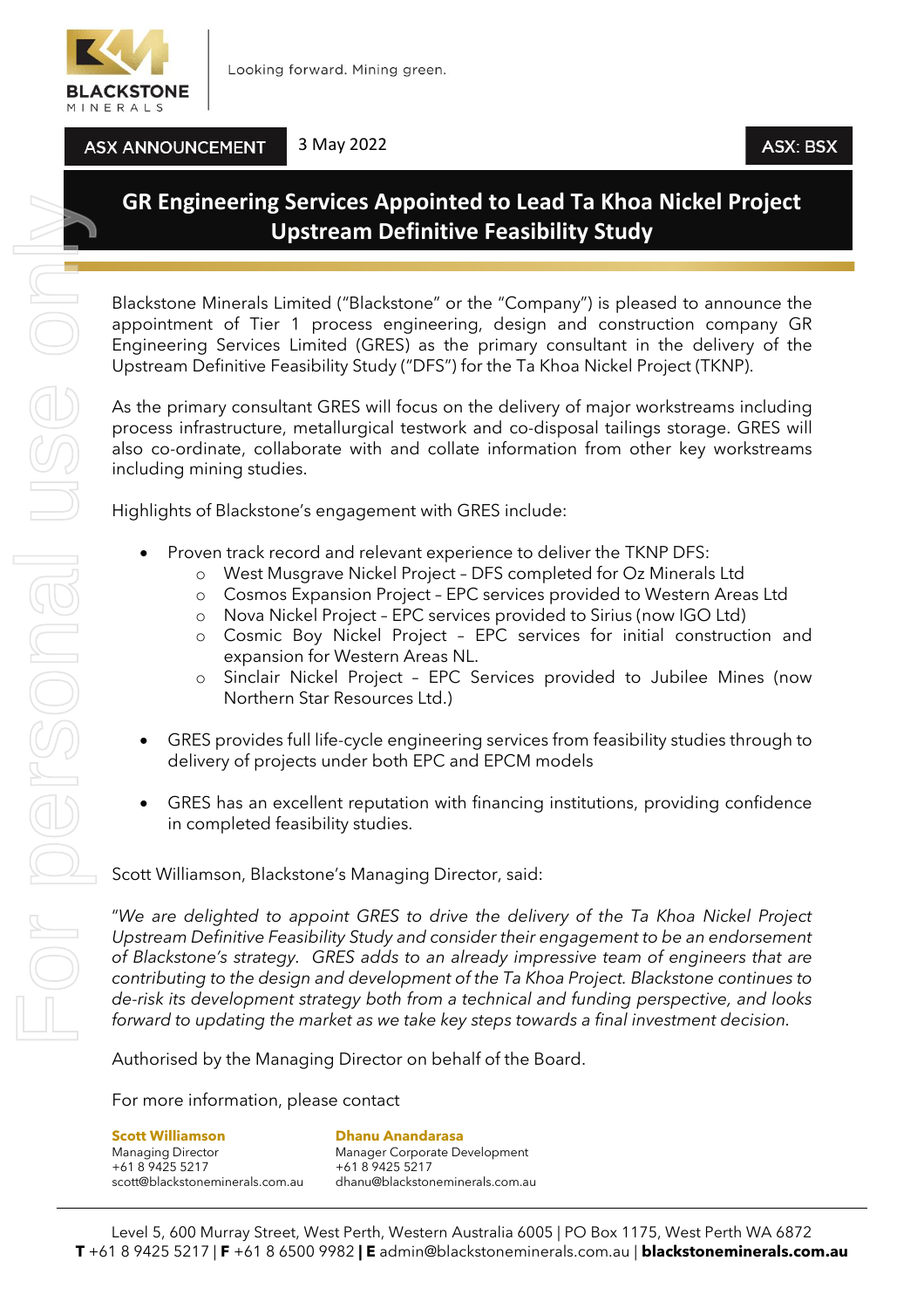2

## **About Blackstone**

Blackstone Minerals Ltd (ASX: BSX / OTCQX: BLSTF / FRA: B9S) is focused on building an integrated upstream and downstream battery metals processing business in Vietnam that produces NCM Precursor products for Asia's growing Lithium-ion battery industry.

The Company owns a 90% interest in the TKNP. The TKNP is located 160km west of Hanoi in the Son La Province of Vietnam (refer Figure 1) and includes an existing modern nickel mine built to Australian standards, which is currently being used to process nickel ore delivered by the underground bulk sample program. The Ban Phuc nickel mine successfully operated as a mechanised underground nickel mine from 2013 to 2016.

Blackstone's TKNP and Ta Khoa Refinery (TKR) are the two major cogs in Blackstone's vertically integrated development strategy (together - the Ta Khoa Project). The Company's development strategy is underpinned by Blackstone's ability to secure nickel concentrate and Ta Khoa is emerging as a nickel sulfide district of enviable scale with several exploration targets yet to be tested.

In February 2022, Blackstone completed a Pre-Feasibility Study for the TKNP, and presented this on an integrated basis with the proposed TKR development (refer ASX announcement 28 February 2022). The TKR is being designed to have a refining capacity of 400ktpa, with feedstock provided from a combination of concentrate from the TKNP and third-party feed sources (3PF). Pilot Plant testing and Definitive Feasibility Studies are underway and will continue to technically de-risk the Ta Khoa Project.

At both the mine (upstream) and refinery (downstream) level, Blackstone is focused on a partnership model and is collaborating with groups who are focused on sustainable mining, minimising carbon footprint and implementing a fully vertically integrated supply chain.



**Figure 1. Ta Khoa Nickel Project Location**